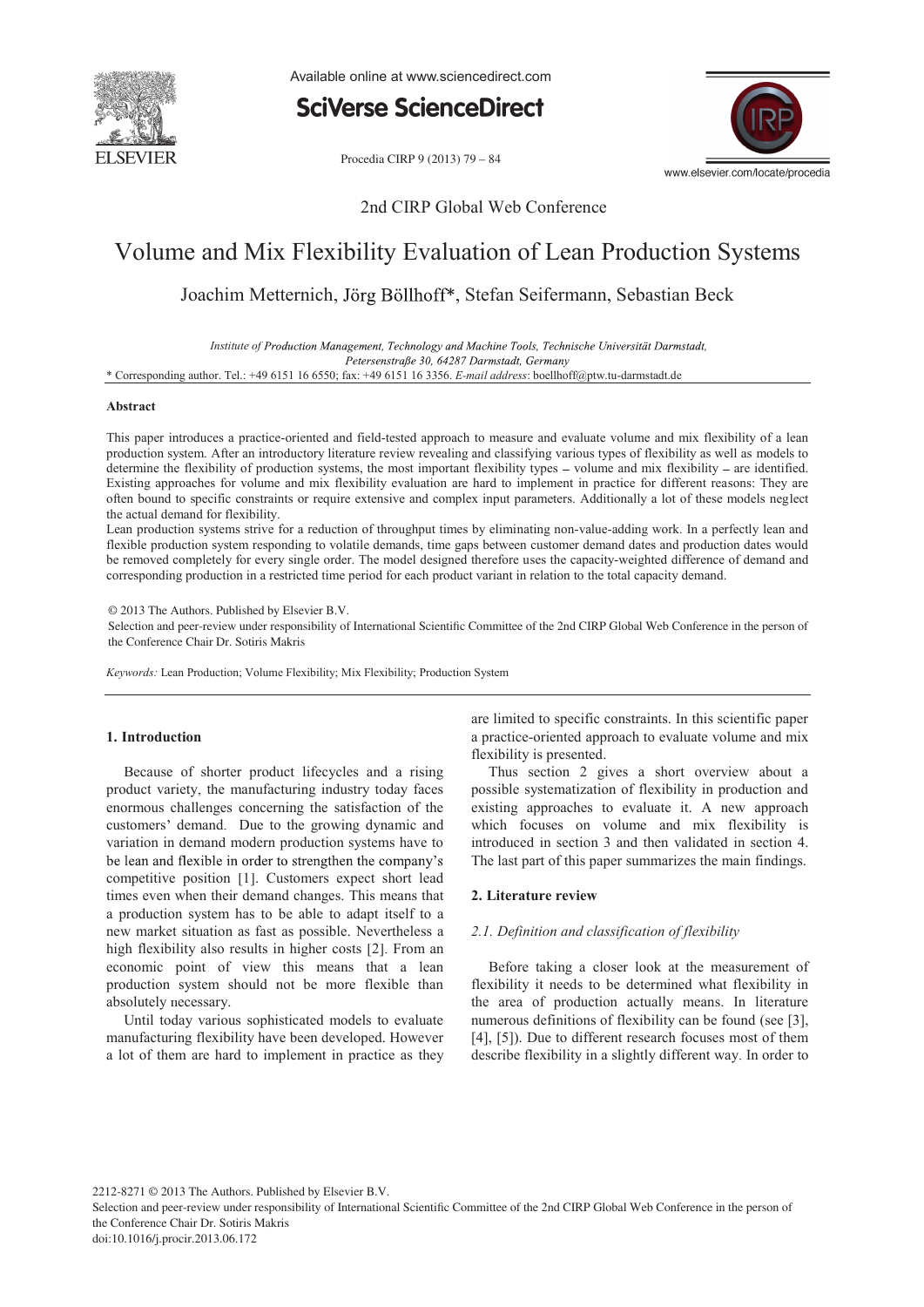ensure a common understanding we refer to the perspective of DE TONI and TONCHIA [6] who describe the flexibility of a manufacturing system as its capacity to move quickly and with little penalty in time, effort, cost or performance from one state to another in order to respond to changing requirements. A similar definition can be found in NYHUIS et al. [7] who define flexibility as the ability to realise changes within a certain band width which has been predefined in the planning phase of the production system in order to react to expectable variations for example in demand.

Another important aspect regarding the evaluation of flexibility is its systematization. ELMARAGHY [8] lists 10 different types of flexibility referring to BROWNE et al. [9] and SETHI and SETHI [10]:

- Machine flexibility
- Material handling flexibility
- Operation flexibility  $\bullet$
- Process flexibility (also known as mix flexibility)
- Product flexibility
- Routing flexibility
- Volume flexibility
- Expansion flexibility (recently also known as reconfigurability)
- Control program flexibility
- Production flexibility

SEIDEL and VON GARREL [11] conducted a survey to evaluate the root causes of the demand for flexibility. 1221 companies took part in this study. The most important reason for the companies to raise flexibility in their production system was the ability to react to a changing demand (see figure 1). This means that volume and mix are the most important types of flexibility as they determine the capability to adapt to the customers' needs. This finding is also supported by SUAREZ et al.



[12] who define volume and mix as first-order flexibility types. Therefore this paper focuses on these types. In doing so the term *mix flexibility* represents the same type as *process flexibility* [9].

Looking for models in literature to measure flexibility one can distinguish between the ones which comprise several types of flexibility and the ones which concentrate on only one flexibility type. Examples for the first category are the *Overall Equipment Flexibility (OEF)* by ABELE et al. [2] or the toolbox approach of GEORGOULIAS et al. [13]. Examples for the latter category are introduced in section 2.2. and 2.3. Another classification of existing flexibility measures can also be found in GUPTA and GOYAL [14] who describe qualitative and quantitative flexibility measures.

As this paper introduces an approach to measure and evaluate volume and mix flexibility, a short overview about existing models in these domains will be given.

#### *2.2. Selected existing approaches in volume flexibility evaluation*

Regarding a Flexible Manufacturing System (FMS) volume flexibility "is the ability to operate an FMS profitably at different production volumes" [9]. This section describes exemplarily the approaches of PARKER and WIRTH [15] as well as the approach of DAS [16] to evaluate volume flexibility. Further approaches in this domain were introduced by BEAMON [17] or SETHI and SETHI [10] for example.

According to PARKER and WIRTH [15] every production system has a range of profitable output quantities. This range is limited by the break-even volume and the output capacity. The greater the difference between these limits, the higher is the volume flexibility of the production system. For *n* products it is calculated by formula (1).

$$
VF = 1 - \frac{F}{C_{\text{max}}} \left( \prod_{i=1}^{n} \frac{a_i}{b_i} \right)^{\frac{1}{n}}
$$
 (1)

VF: volume flexibility

F: fixed costs

- $C<sub>max</sub>$ : production system capacity
- a: required amount of capacity units to produce one product unit
- b: contribution margin of one product unit

Like PARKER and WIRTH, DAS [16] also determines volume flexibility by using the profitable range of product output. However he does not see the break-even point as a good measurement for the lower limit because a manufacturing facility with a lower capacity would be more profitable in this point than one with a higher Fig. 1. Causes for Flexibility Demand [11] capacity. Therefore he looks at a hypothetical manu-